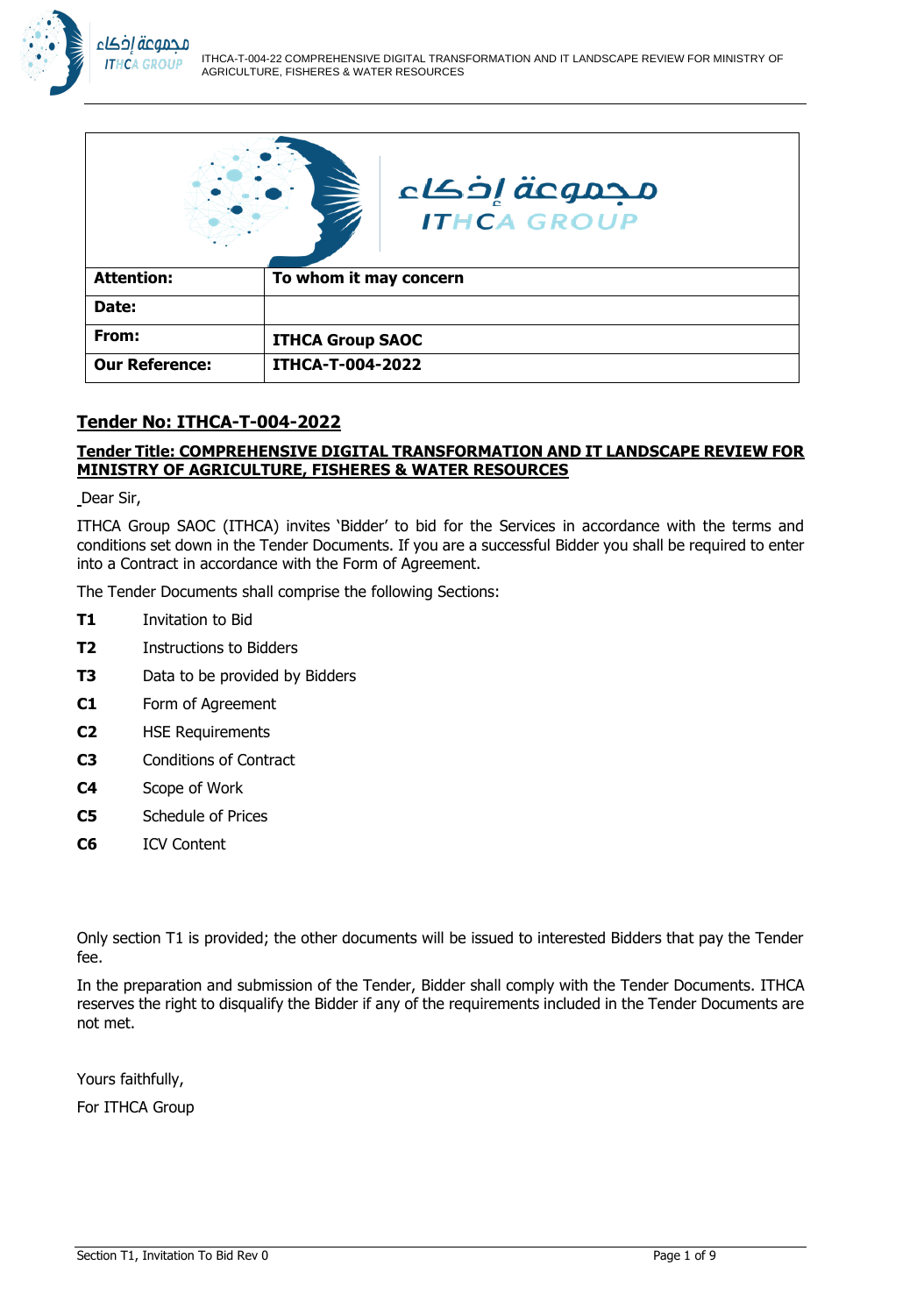



## **ITHCA-T-004-22**

# **COMPREHENSIVE DIGITAL TRANSFORMATION AND IT LANDSCAPE REVIEW FOR MINISTRY OF AGRICULTURE, FISHERES & WATER RESOURCES**

## **T1, INVITATION TO BID**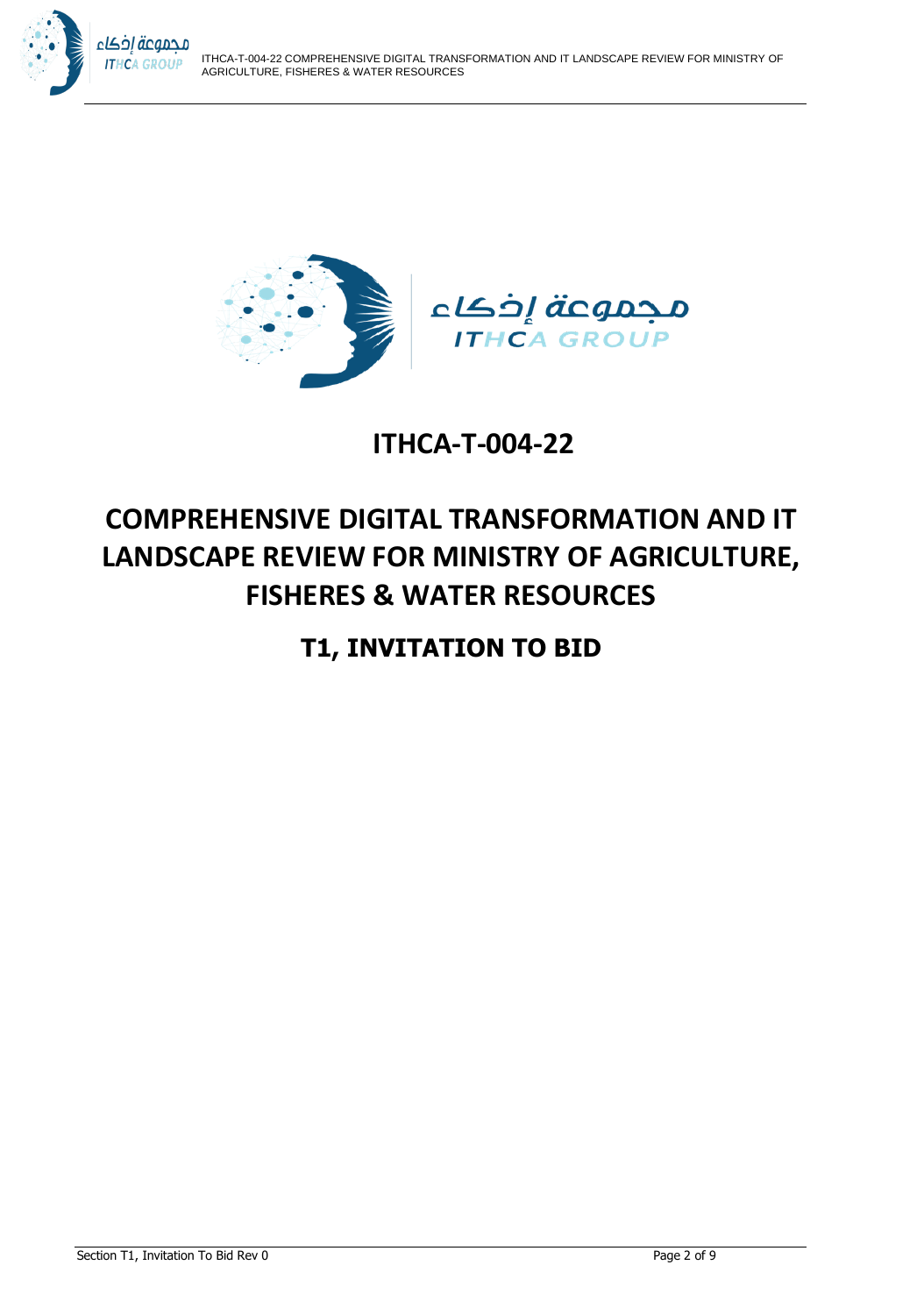

#### **Contents**

| 1.0                      |  |
|--------------------------|--|
| 1.1<br>1.2<br>1.3<br>1.4 |  |
|                          |  |
| 2.0                      |  |
| 3.0                      |  |
| 4.0                      |  |
| 5.0                      |  |
| 6.0                      |  |
| 7.0                      |  |
| 8.0                      |  |
| 8.1                      |  |
| 8.2                      |  |
| 8.3                      |  |
| 8.4                      |  |
| 8.5                      |  |
| 8.6                      |  |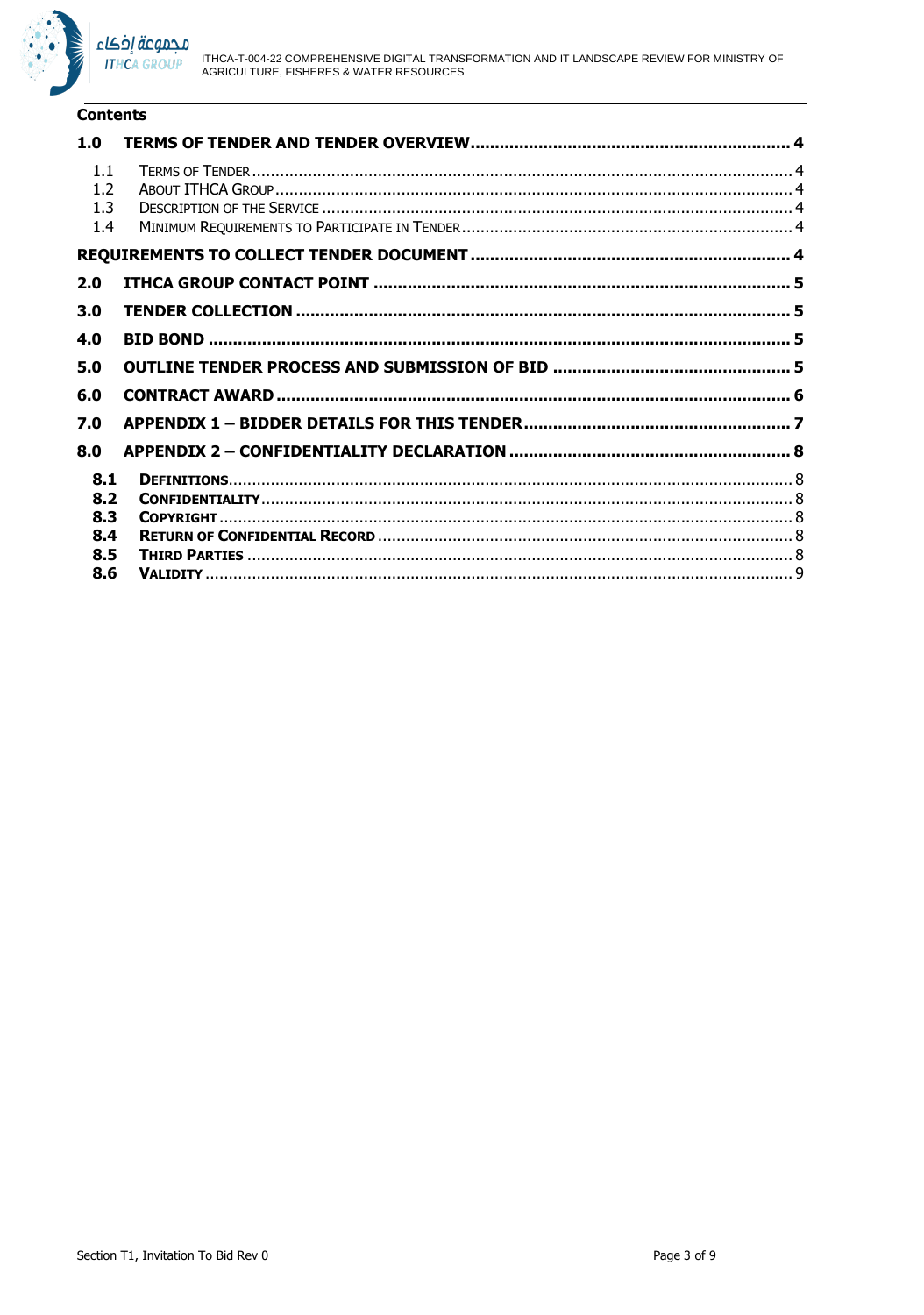

#### **1.0 Terms of Tender and Tender Overview**

#### **1.1 Terms of Tender**

1.1.1 The terms and conditions applicable to this Tender Process are detailed in Sections T1, T2, and T3. C1 to C7 may only be available with the complete Tender Document following payment of the Tender Fee.

#### **1.2 About ITHCA Group**

- 1.2.1 The Government of Oman recognizes the vital importance of development of ICT sector. With purpose of stimulation of national development, modernization and globalization of the economy, and creating the conditions for the fullest participation by all sections of the population, several initiatives have been undertaken. In this context, ITHCA Group has been recently formed under the Oman Investment Authority ("OIA") and endorsed by the Ministry of Transport, Communications and Information Technology ("MTCIT").
- 1.2.2 In terms of high-level objective, ITHCA Group will be focusing on creating the synergies between various subsidiaries (ITHCA, Oman Technology Fund, Space Communication Technologies Onsor Technologies, Withaq Centre, Oman Towers Company), aligning the Group's portfolio with National ICT Strategy and filling the gaps where private sector is not able to engage. In order to fulfill beforementioned, ITHCA Group may partner with national and international experts (and companies) using various partnership models.
- 1.2.3 Having in mind above stated, importance of developing a strong brand that will adequately represent the Group nationally and internationally is of high importance. For that reason ITHCA Group is seeking a specialized event managment company experienced to carry out the full tender requirements.

#### **1.3 Description of the Service**

- 1.3.1 The MTCIT along with ITHCA works to provide the necessary infrastructure in the communications and information technology sector in order to realize the Sultanate's objective of implementing eGovernment; therefore, a unified government network and a number of centers specialized in the information and communication technology, cybersecurity and digital certification have been established, in addition to hosting government websites, services and databases and protecting them from security breaches. This guarantees the sustainability of Businesses and services, and helps individuals and institutions get high-quality electronic services in no time. The Ministry also works to develop the communications and information technology sector to be a main pillar in supporting the logistic sectors, in line with Oman's Vision 2040.
- 1.3.2 In alignment with the digital transformation initiative at MAFWR and in alignment with the Oman Vision 2040, it has been decided to enhance the services of MAFWR to alleviate over the counter applications, reduce physical documentation, shorten processing time and to enhance online service delivery.
- 1.3.3 The Ministry of Agriculture, Fisheries and Water Resources is seeking to contract a reputable Consultancy Firm to conduct a comprehensive review of the Ministry's internal and external processes, services, IT systems, etc as part of its digital transformation journey.

#### **1.4 Minimum Requirements to Participate in Tender**

#### **Technical Requirements** –

| Bidder Experience (Completed 3 similar projects in ICT industry in the last 10 years)              |  |
|----------------------------------------------------------------------------------------------------|--|
| The Bidder must be authorized to provide management consultancy services                           |  |
| Must have a local office or a local client                                                         |  |
| The consultant must be fluent & advance in speaking, writing & understanding both Arabic & English |  |
| <b>Requirements to Collect Tender Document</b>                                                     |  |

#### **1.5 Bidder Details Sheet**

1.5.1 In order to correctly identify the Bidder and the Bidder's point of contact for this Tender Process, Appendix 1 shall be completed by the Bidder and presented, by hand or scanned and forwarded via email, to the Contracting Section before the Tender Documents can be released to the Bidder

#### **1.6 Tender Fee**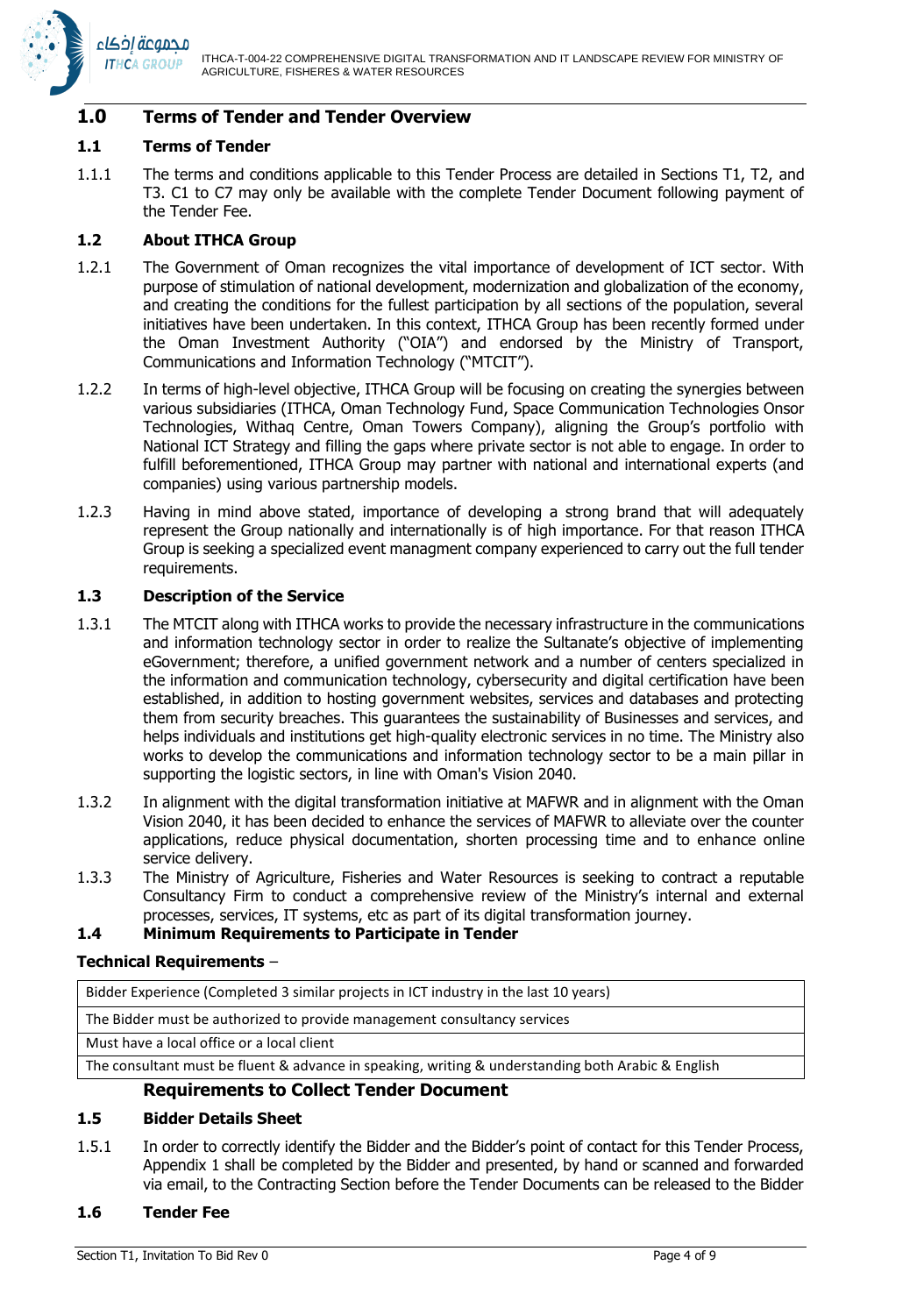

#### 1.6.1 The Tender Fee for this Tender is **RO 200**

1.6.2 The Bidder can make the payment of the Tender Fee by Bank transfer to the following ITHCA account, which the transfer receipt must be presented in order to collect the Tender Documents:

#### **ITHCA Group SAOC Bank: Ahli Bank Branch: Corporate Branch Account: 5101-078922-112**

#### **1.7 Confidentiality Declaration**

1.8 Prior to collection of the Tender Documents the Bidder shall sign the attached Confidentiality Declaration (Appendix 2). The Confidentiality Declaration must be completed, signed by an authorized person, stamped with the Bidders company stamp, and be presented, by hand or scanned and forwarded via email, to the ITHCA Contracting Section before the Tender Documents can be released to the Bidder.

#### **2.0 ITHCA Group Contact Point**

- 2.1 All communication with ITHCA shall be through Clarification Requests, in writing and addressed to [tender@ithca.om](mailto:tender@ithca.om)
- 2.2 No Clarification Requests shall be entertained through emails or after the Clarification Request Closing Date included in the table in Article [4.1 below](#page-4-0)

### **3.0 Tender Collection**

#### **3.1 Collection of Tender Documents**

3.1.1 Once the Bidder Details Sheet, Confidentiality Declaration and confirmation of payment of Tender Fee requested in Article 2.3 above have been received, Bidder will have to share these documents to the the ITHCA tenders email and he shall receive the full tender document online through email.

#### **4.0 Bid Bond**

<span id="page-4-0"></span>4.1 To ensure conformance of the Tender, the ITHCA requires the Bidder to issue a Bid Bond in the exact format detailed in Section T3. The value of this Bid Bond shall be indicated in Section T3. The Bid Bond shall be forwarded to ITHCA as a separate envelop along the tender proposal and shall be submitted along the commercial proposal submission. The Bid Bond shall be enforced in the event that Bidder fails to submit and substantiate a conforming bid or has failed to accept award of the contract.

#### **5.0 Outline Tender Process and Submission of Bid**

- 5.1 The Bid is to be submitted in a flash drive containing two files: one comprising a Technical Proposal and one containing the Commercial Proposal. The Technical Proposal shall contain all the required documents requested in the Tender Documents excluding any submission of a financial nature. All submissions of a financial nature shall be included in the Commercial Proposal. Bidders who fail to adhere to this clause will result in the rejection of their Bid.
- 5.2 The Technical Proposal shall be all comprised in one file inside the flash drive marked as "Technical Proposal".
- 5.3 The Commercial Proposal shall be all comprised in one file inside the flash drive marked as "Commercial Proposal".
- 5.4 The Flash Drive Containing the Technical Proposal and Commercial Proposal shall be delivered on the date and time specified in Section T1 Invitation to Bid and addressed and delivered in accordance with T3 Item 2.2.
- 5.5 Only electronic copies of the technical and commercial proposals shall be submitted.
- 5.6 The commercial form of tender found in Appendix 2 in (T3-Data provided by the bidder) is to be submitted as a hardcopy along with the flash drive.
- 5.7 The Bid Bond shall be submitted separately in a separate sealed envelope and marked as the "Bid Bond" along with the tender number.
- 5.8 The opening of the Technical Bid and Commercial Bid is the discretion of Oman Broadband.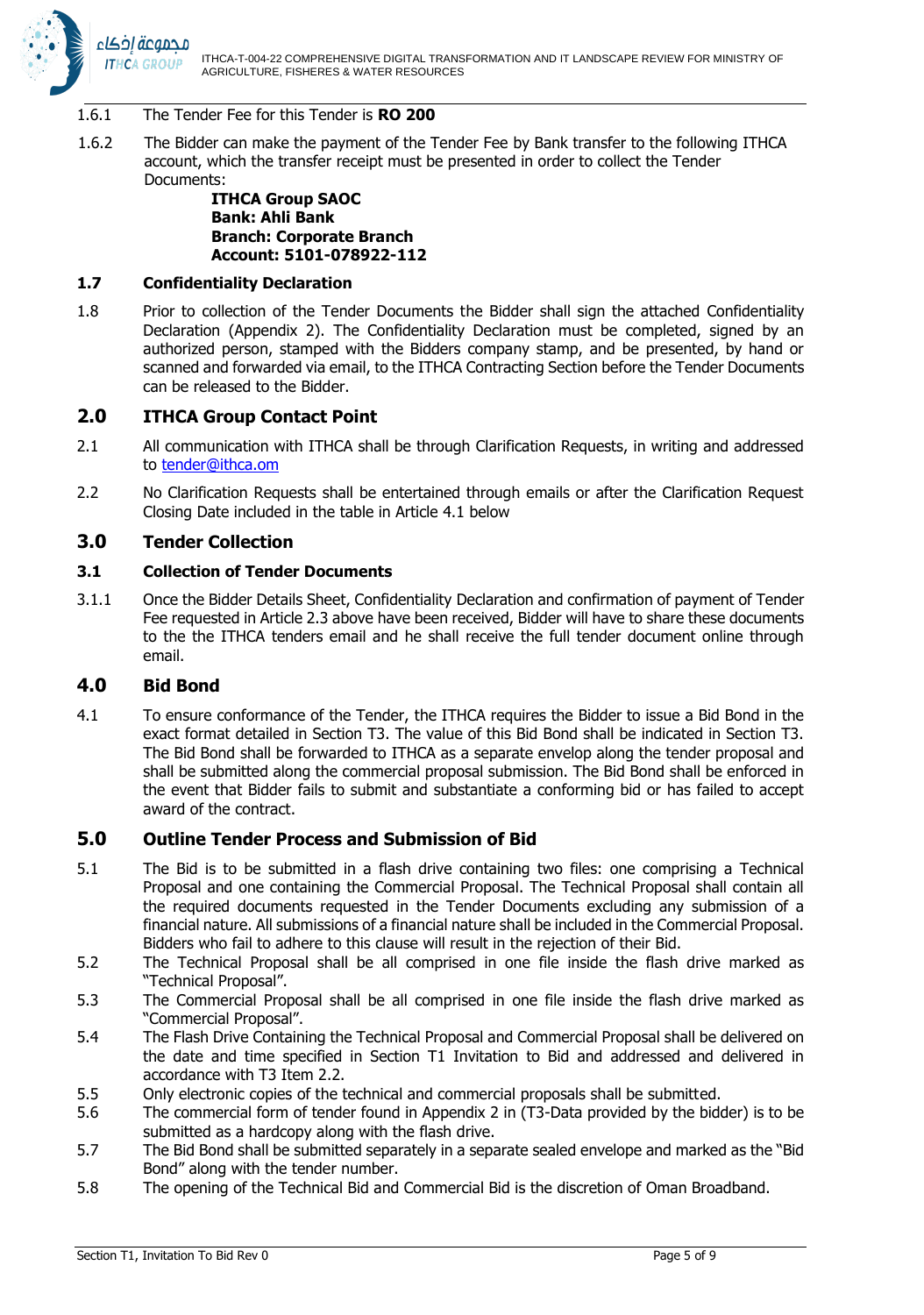#### 5.9 The proposed Tender Process schedule is:

| <b>Activity</b>                                                      | <b>Date</b> |
|----------------------------------------------------------------------|-------------|
| Issue of $T1$ -Invitation to Bid $-$ Tender available for collection | 05/04/2022  |
| Last day to purchase                                                 | 19/04/2022  |
| <b>Clarification Request Closing Date</b>                            | 24/04/2022  |
| Technical & Commercial Bid Submission Date                           | 08/05/2022  |

5.10 Bids to be submitted by 2.00 PM on or before Bid Submission Date.

## **6.0 Contract Award**

In the event that ITHCA considers Bidder to be commercially a potentially successful competitor for the award of the Contract, ITHCA may subject Bidder to a further technical and financial evaluation. Only when a Bidder satisfies ITHCA technical, financial and commercial requirements will a Contract be awarded.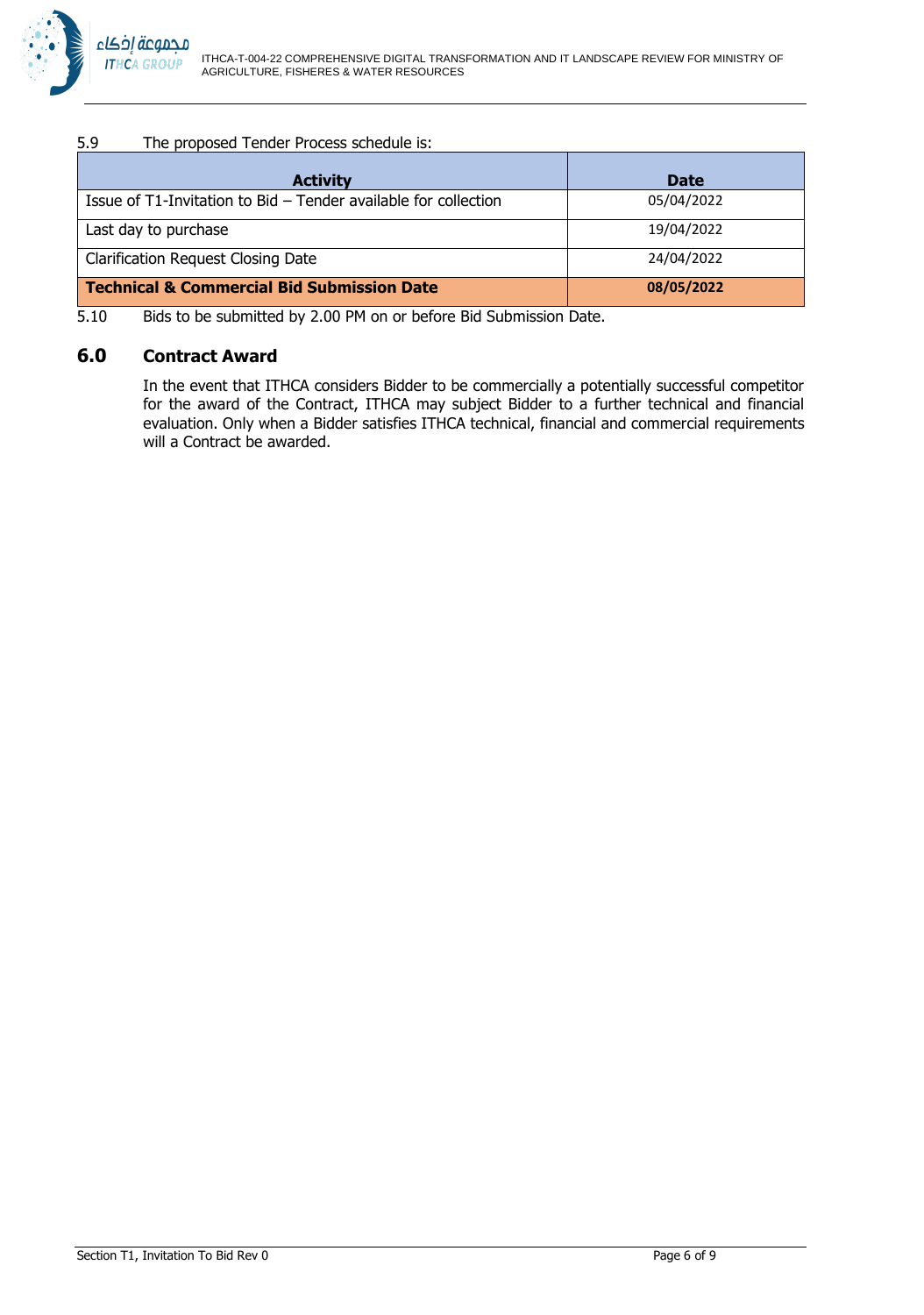## **7.0 Appendix 1 – Bidder Details for this Tender**

| Contract/ Tender number      | ITHCA-T-004-22                                                         |
|------------------------------|------------------------------------------------------------------------|
| Contract/ Tender title       | COMPREHENSIVE DIGITAL TRANSFORMATION<br><b>LANDSCAPE</b><br>AND IT     |
|                              | REVIEW FOR MINISTRY OF AGRICULTURE, FISHERES &<br><b>WATER</b>         |
|                              | <b>RESOURCES</b>                                                       |
| Full name of Bidder          |                                                                        |
| Postal Address               |                                                                        |
| City                         |                                                                        |
| Country                      |                                                                        |
| Website                      |                                                                        |
| Office main tel. number      |                                                                        |
| Country of registration      |                                                                        |
| Status in Oman               | Agent / locally registered branch office / Omani LLC / foreign company |
| Ownership details            | - XX% -                                                                |
| (percentages and names,      | - XX% -                                                                |
| <i>indicate where Omani)</i> | - XX% -                                                                |

## **Name of company and address to be awarded the Contract (if different from details above)**

| Full name                     |                                                                        |
|-------------------------------|------------------------------------------------------------------------|
| Registered address            |                                                                        |
| City                          |                                                                        |
| Country                       |                                                                        |
| Office main tell number       |                                                                        |
| Status in Oman                | Agent / locally registered branch office / Omani LLC / foreign company |
| Ownership details             | - XX% -                                                                |
| (percentages and names,       | - XX% -                                                                |
| <i>indicate where Omani</i> ) | - XX% -                                                                |

#### **Bidder's representative to which all Tender correspondence shall be addressed**

| Name of person   |  |
|------------------|--|
| Fax number       |  |
| Telephone number |  |
| GSM number       |  |
| e-mail address   |  |

#### **Bidder's agent in Oman (if applicable)**

| Omani agent name         |                                                                   |
|--------------------------|-------------------------------------------------------------------|
| Postal address           |                                                                   |
| Fax number               |                                                                   |
| Telephone number         |                                                                   |
| GSM number               |                                                                   |
| e-mail address           |                                                                   |
| Our Omani agent is       | Yes                                                               |
| permitted to pick up the | No, we will pick up the documents ourselves.                      |
| Tender Documents on our  | No, please send the documents to my foreign address stated above. |
| behalf                   |                                                                   |

 $\Box$ 

Tender Fee is paid and receipt attached:

Tender Documents Received By: Signature …………………………………

Resident Card No.………………….…….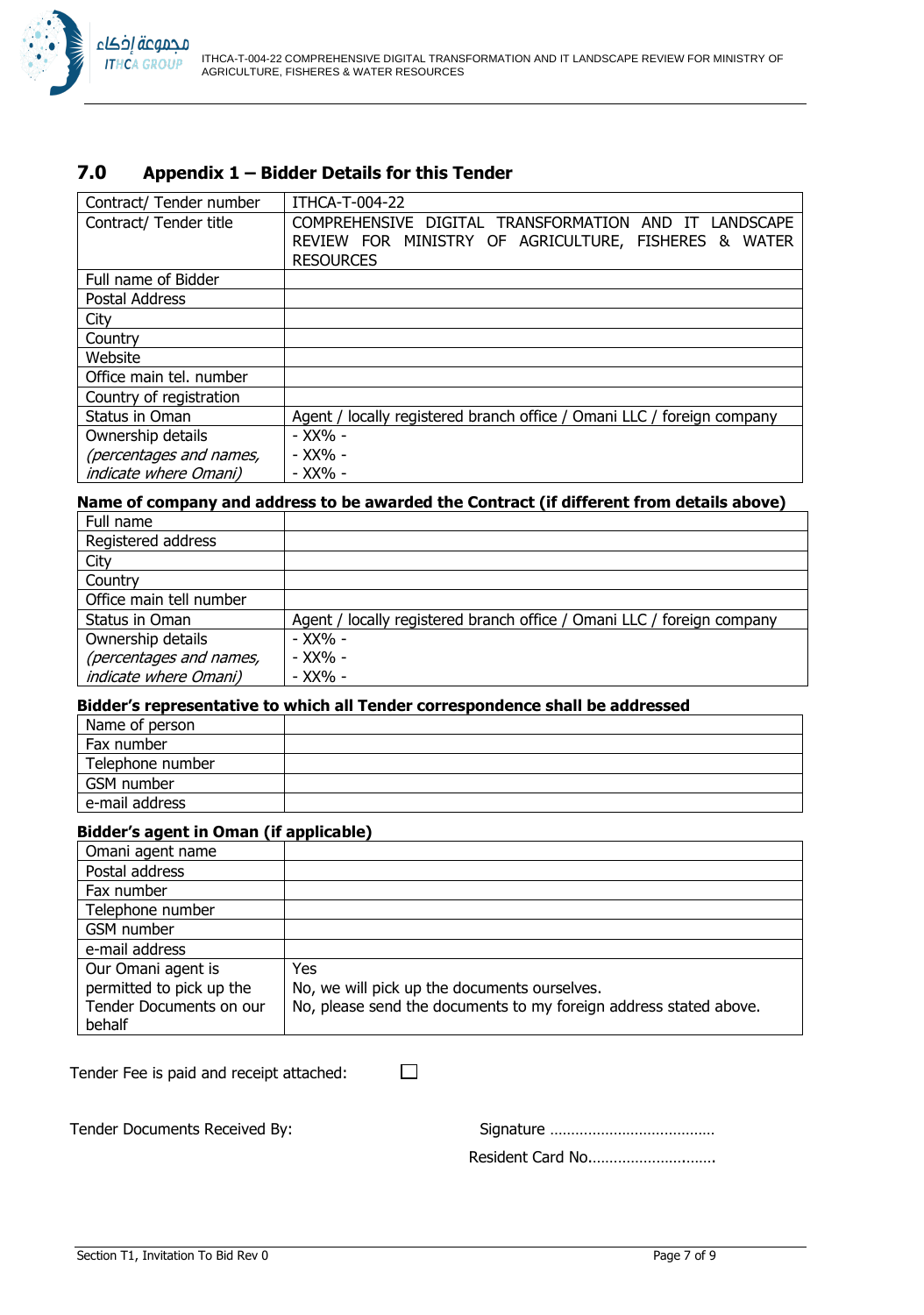

## **8.0 Appendix 2 – Confidentiality Declaration**

The undersigned …………………………………………………………………….. Having its principal office................................................................. (The 'Bidder') hereby declares ITHCA Group SAOC ( 'ITHCA') to accept the following terms and conditions on which the Company is prepared to communicate to the Bidder certain Confidential Information pertaining to the Work under the above mentioned Tender as hereinafter defined.

#### **8.1 Definitions**

#### 8.1.1 **Confidential Information**

shall mean all knowledge, data or information acquired by Bidder from, or disclosed to Bidder by the ITHCA, or on behalf of ITHCA, in connection with the Tender Documents, Clarifications and the Tender Process in writing, drawings, magnetic tapes, computer programs or in any other way, as well as all knowledge, data or information derived there from, to the extent that such knowledge, data or information at the time of such acquisition or disclosure is not either already in the unrestricted possession of Bidder or part of public knowledge or literature.

#### 8.1.2 **Confidential Record**

Shall mean all Tender Documents, Clarifications and any other material containing Confidential Information.

#### 8.1.3 **Third Party**

Shall mean any party other than ITHCA or Bidder.

#### **8.2 Confidentiality**

8.2.1 Bidder shall preserve and cause its employees to preserve the confidentiality of any Confidential Information.

- 8.2.2 Bidder shall not for any purpose other than the preparation and submission of a Bid
	- disclose to any Third Party or enable any Third Party to note the fact that Bidder has been invited to submit a Bid and/or, if applicable, the fact that the Contract is awarded to Bidder;
	- reproduce, copy or use, or disclose to, place at the disposal of or use on behalf of any Third Party or enable any Third Party to read, copy or use, any Confidential Information; except with the prior written consent of ITHCA.
- 8.2.3 The undertakings above shall continue insofar and for so long as the Confidential Information or Confidential Record in question has not:
	- a) become part of the public knowledge of literature otherwise than through any act or default on the part of Bidder; or
	- b) been disclosed to Bidder under an obligation to maintain secrecy by a Third Party (other than one disclosing on behalf of ITHCA) who could lawfully do so and who did not derive such Confidential Information or Confidential Record from ITHCA.

#### **8.3 Copyright**

8.3.1 The copyright in any Confidential Record shall, in the absence of any express provision to the contrary thereon, be vested in ITHCA. Copyright in any record containing geological or geophysical data acquired or generated by Bidder in connection with the Contract shall be vested in ITHCA.

#### **8.4 Return of Confidential Record**

8.4.1 If Bidder declines to submit a Bid or is notified that its Bid is unsuccessful, upon written notification thereof by ITHCA, Bidder shall destroy electronic copies and return all hard copy Tender Documents including Addenda and Clarifications to ITHCA.

#### **8.5 Third Parties**

8.5.1 Bidder shall ensure that if under the terms of this confidentiality agreement any of the Confidential Information comes to the knowledge and/or in the possession of any Third Party, Bidder shall